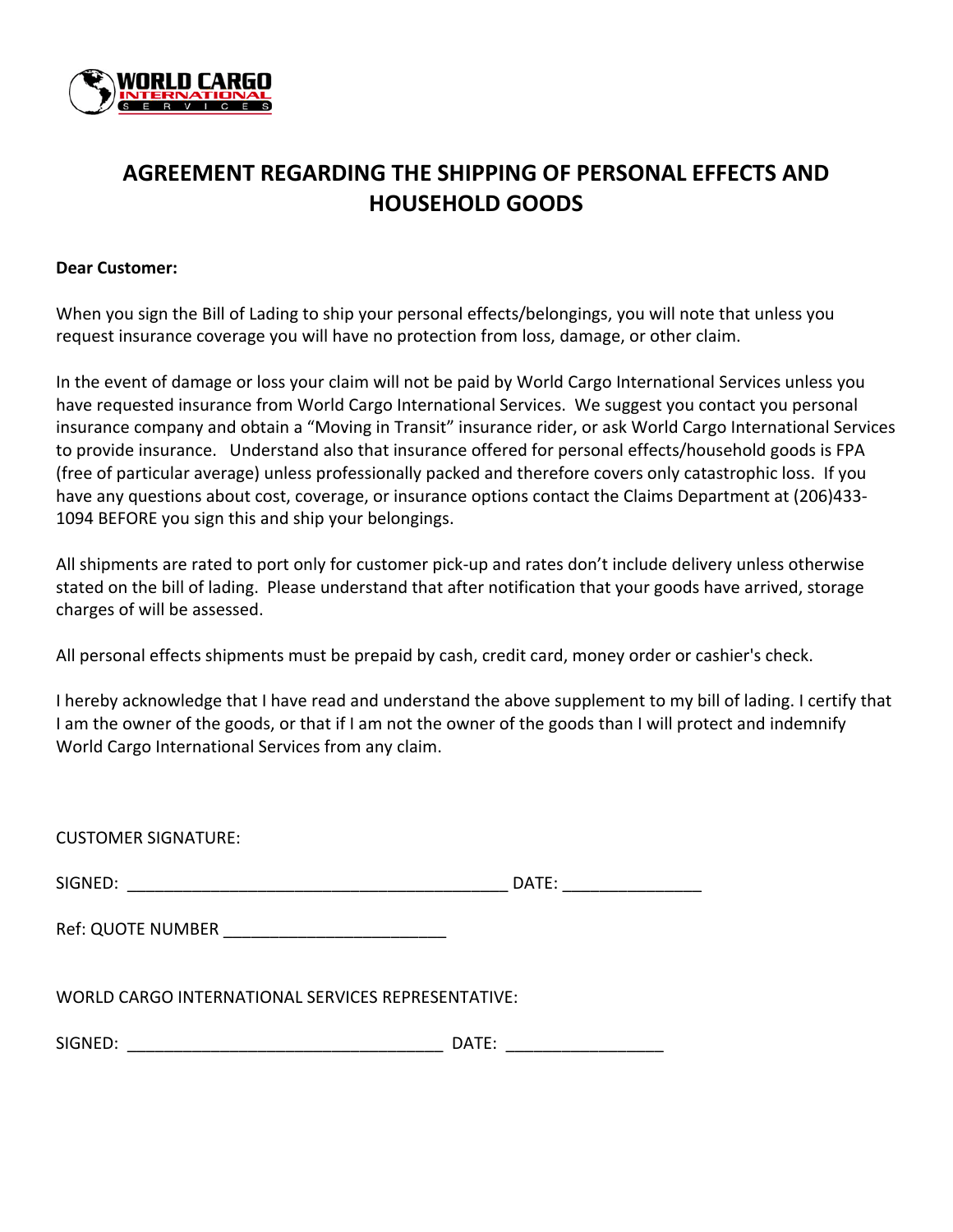

## **INVENTORY**

BILL OF LADING NUMBER: \_\_\_\_\_\_\_\_\_\_\_\_\_\_\_\_\_\_\_\_\_\_\_\_\_\_\_\_

SHIPPER: **Example 2008** 

| <b>CONSIGNEE:</b> |  |
|-------------------|--|
|                   |  |

| Quantity             | Package Description | Description                       |
|----------------------|---------------------|-----------------------------------|
|                      |                     |                                   |
|                      |                     |                                   |
|                      |                     |                                   |
|                      |                     |                                   |
|                      |                     |                                   |
|                      |                     |                                   |
|                      |                     |                                   |
|                      |                     |                                   |
|                      |                     |                                   |
|                      |                     |                                   |
|                      |                     |                                   |
|                      |                     |                                   |
|                      |                     |                                   |
| <b>Total Pieces:</b> |                     | Total declared value for customs: |
|                      |                     |                                   |

I certify that there are no firearms, ammunition, dangerous goods, explosives or items of extraordinary value in this shipment. I understand that World Cargo International Services does not cover loss, damage, or any other claim unless insurance is purchased from us. Please contact your home owner's or renter's insurance company for additional coverage.

| Checker X          |                                         |
|--------------------|-----------------------------------------|
| <b>ORIGIN</b>      | Signature – Shipper or Representative   |
| Checker X          |                                         |
| <b>DESTINATION</b> | Signature - Consignee or Representative |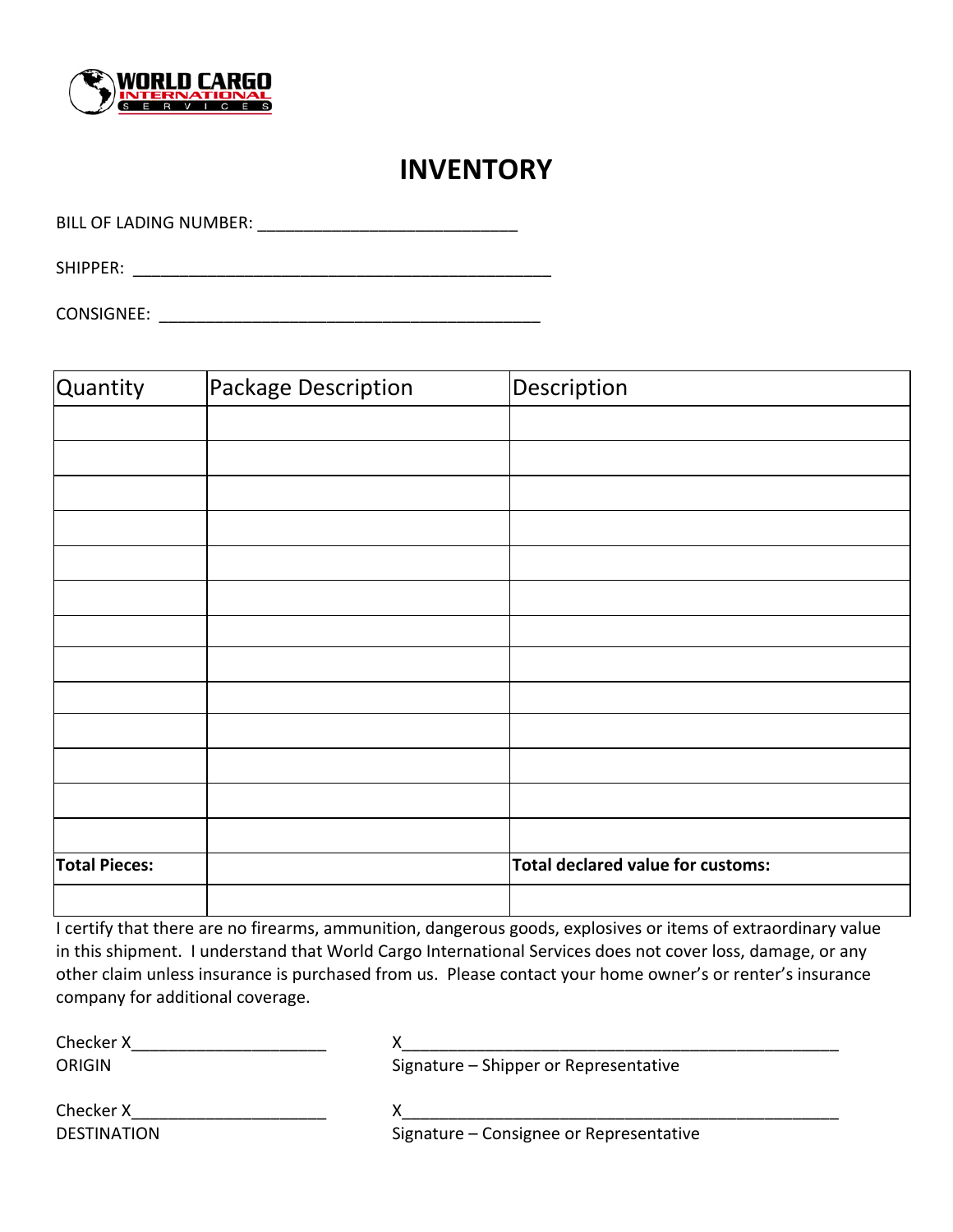

## **World Cargo International Services**

Additional Terms and Conditions for Movement of Household Goods

- 1. A copy of a picture ID must be obtained (driver's license, government photo, or passport)
- 2. A complete inventory of goods must be provided to the World Cargo International Services agent prior to acceptance for shipping.
- 3. Shipper must provide a phone number and full name of person to contact during normal work hours at destination.
- 4. All terms and conditions are exclusive of weekends and evenings (after 5:00pm). Weekend and evening service is available at an additional charge.
- 5. All quotes are from origin to destination port unless specifically stated otherwise in the quote. Due to fuel & contract rate fluctuations, space limitations, and equipment imbalances; your quote is subject to change without notice and *must* be confirmed at time of booking. Unless otherwise specified, rates do *not* include cargo insurance, customs clearance, duties, taxes, door delivery, or any customary charges at destination such as CSC, DDC, DTHC, or Port Charges. A charge may be assessed for collect freight.
- 6. Pickup and delivery is from (and to) residence's sidewalk. Under no circumstance will our personnel enter the residence.
- 7. World Cargo International Services will provide loading or offloading at an additional charge. Otherwise, it is the shipper's responsibility to load or offload goods to or from the rear of the delivery truck. Lift gate or ramp services are not provided without prior arrangement.
- 8. Additional insurance coverage may be obtained through the shipper's personal insurance company, or purchased via World Cargo International Services.
- 9. Shipper may never load or ship hazardous materials of any kind.
- 10. A complete delivery address must be provided, even though delivery may not occur. A post office box will not be accepted as a delivery address.
- 11. All goods must be properly packaged or boxed. Material not packaged properly will not be accepted if noticed. Services for crating goods is available for additional cost upon request.
- 12. Material will be inspected, weighed and measured prior to payment, and all charges must be paid at the time of acceptance of cargo, or when equipment is booked for ocean moves. Goods stored at originating terminal for more than 48 hours while awaiting payment will be charged additional storage fees.